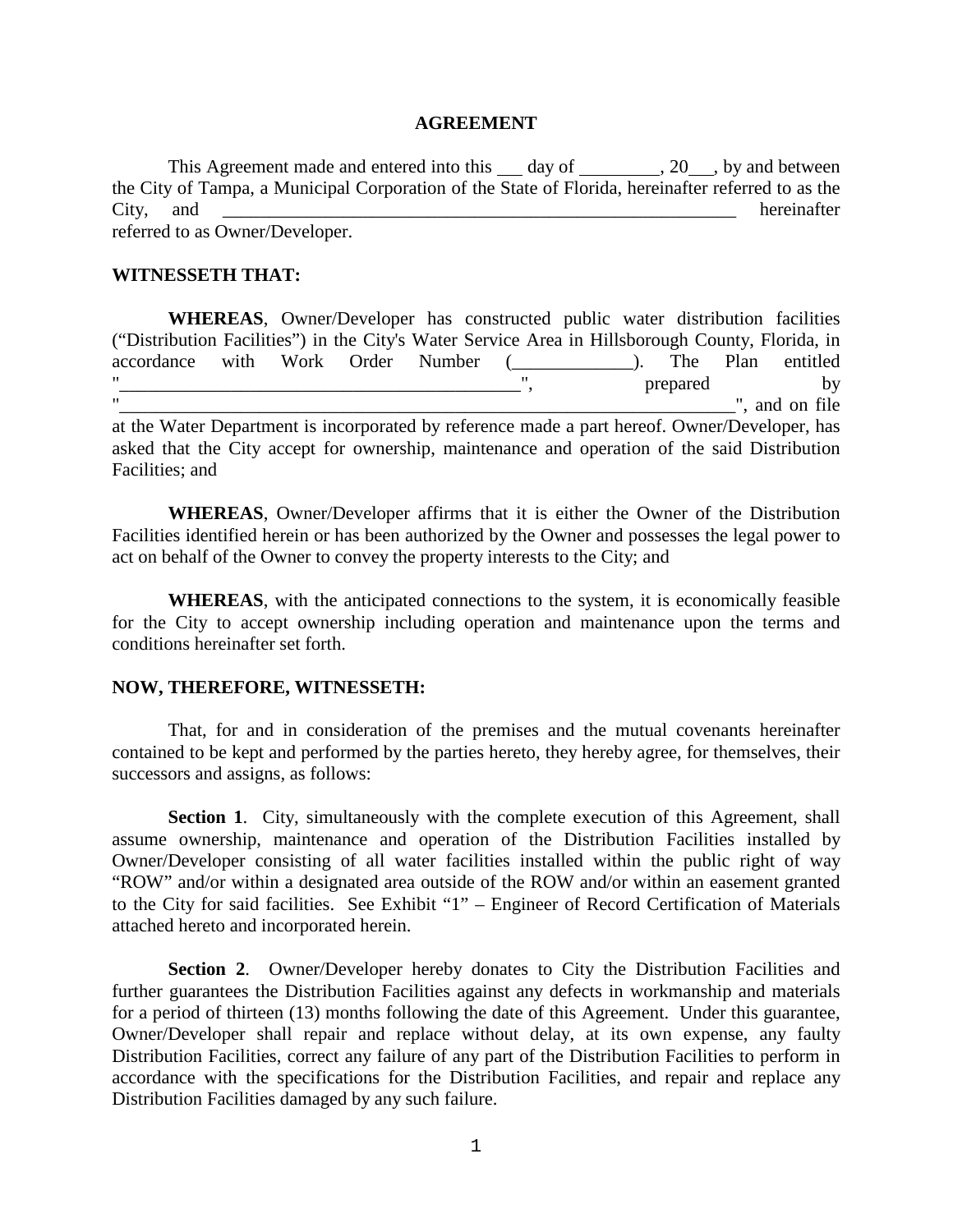**Section 3**. Nothing herein contained shall be construed as in any manner relieving, exempting or discharging Owner/Developer, its successors and assigns, of and from paying the charges for water furnished, any other such charges as may be delineated in the Owner/Developer's commitment for water services, or any other such charges as shall be hereafter be fixed and prescribed by the ordinances of City.

**Section 4**. See Exhibit "2" - Engineer of Record Certification of Construction Costs, attached hereto and incorporated herein.

**Section 5.** In connection with this Agreement, the Owner/Developer hereby covenants and agrees that Owner/Developer shall comply with all applicable governmental laws, statutes, rules and regulations including without limitation the City of Tampa's Code of Ethics. Pursuant to Section 2-522 of the City of Tampa Code, the Owner/Developer acknowledges that if the Owner/Developer fails to comply with the City of Tampa's Code of Ethics, such a failure shall render this Agreement voidable by the City and subject the Owner/Developer to debarment from any future City contracts or agreements.

**Section 6**. By signing this standard Agreement form, which has been approved by the Tampa City Council, you, as the Owner/Developer or representative of same, hereby represent that no change to this standard Agreement form has been made.

**Section 7**. Owner/Developer affirms that it is either the Owner of the Distribution Facilities identified herein, or has been authorized by the Owner and possesses the legal power to act on behalf of the Owner to convey the property interest in the Distribution Facilities to the City, and that there are no liens attached to the Distribution Facilities.

**Section 8.** Owner/Developer further affirms that, the Distribution Facilities are constructed in accordance with all applicable sections of Chapter 62-555, Florida Administrative Code, and that they are located on a site that is free from a significant risk from contamination that could adversely affect the quality of the drinking water.

**Section 9.** To the extent allowed by law and subject to the privileges and immunities from liability and other provisions contained in Section 768.28, Florida Statues, as a condition of the City accepting title to the Distribution Facilities, Owner/Developer agrees to indemnify and hold the City harmless from any and all claims, losses, and expenses directly related to challenges to legal titles to the Distribution Facilities or environmental contamination of the Distribution Facilities and the property which is the subject of the easement(s) to be conveyed to the City in conjunction with the Work Order identified above or if no easement is to be conveyed, the trench in which the Distribution Facilities are located, the material used to back fill the trench and ten (10) feet on both sides of the trench. This indemnification provision will not be enforceable against the Owner/Developer to the extent such claims, losses, or expenses are caused by an act, omission, or negligence of the City or its employees or agents or a third party other than the Owner/Developer or its employees or agents. This indemnification is not intended to waive or reduce the applicable requirements or obligations that the Owner/Developer is subject to pursuant to Florida Statutes and the applicable regulations of the Florida